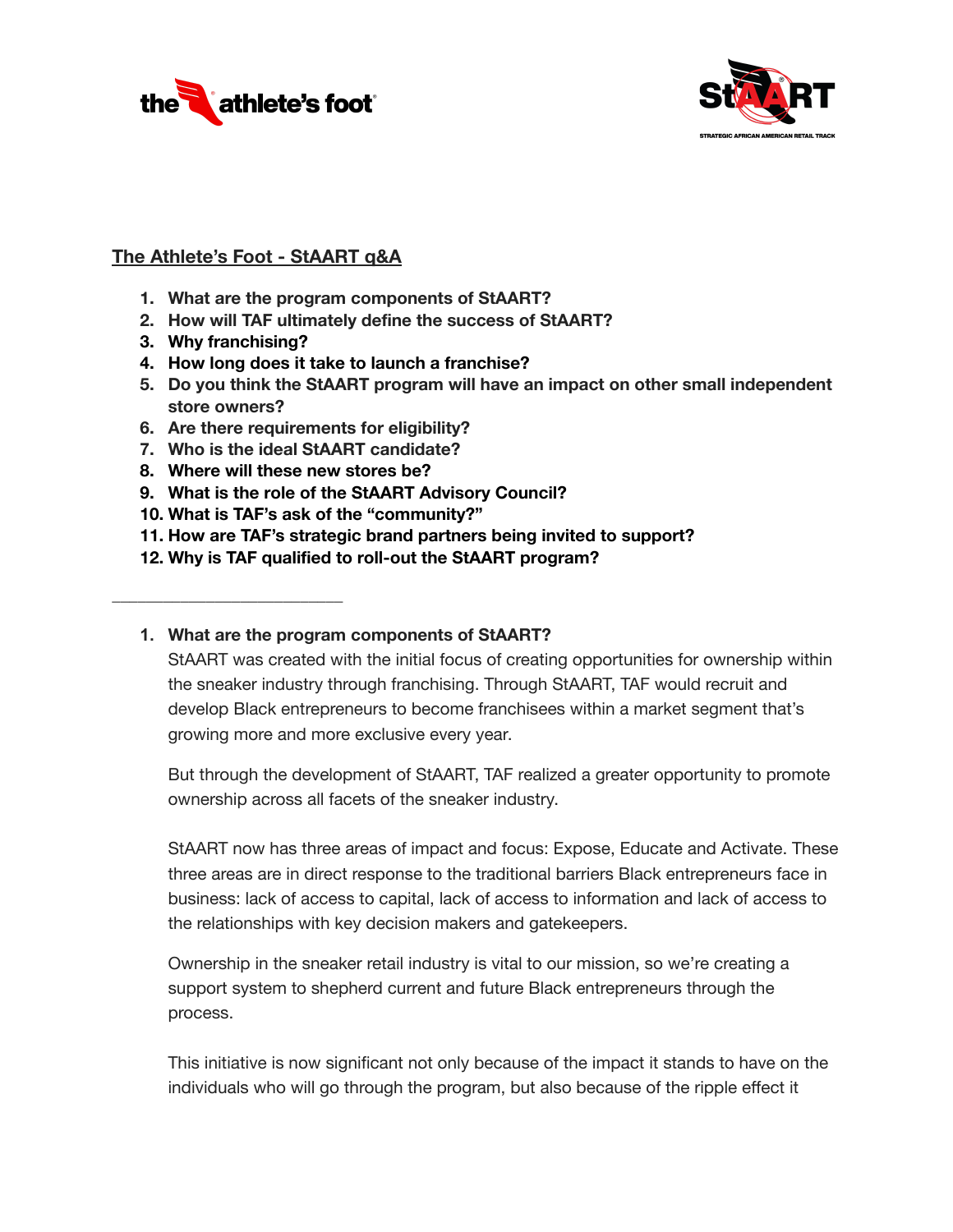



stands to create within the industry and the community at large.

Through StAART, we're pulling back the curtain on the industry, showing various pathways to business ownership and highlighting those who have already achieved success. StAART will also provide direct access to tools, resources, and information. Activation, however, will be key. StAART will recruit and develop the next generation of retail owners. The information and resources provided will directly support those who wish to apply become franchisees through the program.

### 2. **How will TAF ultimately define the success of StAART?**

The mission of StAART is to increase African American representation and ownership within the sneaker industry while also championing Black-owned retail and entrepreneurship within the community at large. Our goals are simple: build generational wealth, build legacy and build community.

To do this, our success cannot and will not end with just the people who go through our program to become franchisees. While that will undoubtedly be a metric of success, we want the vision and principles of StAART to reach and impact as many people as possible. This initiative is significant not only because of the impact it stands to have on the StAART franchisees, but also because of the ripple effect it stands to create within the industry and the community at large. Exposure and education are just as important as the activation of the new franchisees.

Success will be defined by the partnerships we're able to create within the community. Success will be defined by the number of people we are able to expose to the lesser-known opportunities that exist within the industry. Success will be defined by the number of young people we are able to educate about entrepreneurship. Success will be defined by the number of people who now see the opportunity to build generational wealth through franchising. Success will be defined by the number of Black vendors we're able to connect with jobs, opportunities and contracts within the industry.

We hope that, because of StAART, the sneaker industry will be more equitable and representative of the people, culture and community that made it the multi-billion dollar industry that it is today. We also hope that StAART will be a driver of a new stream of wealth and legacy of ownership.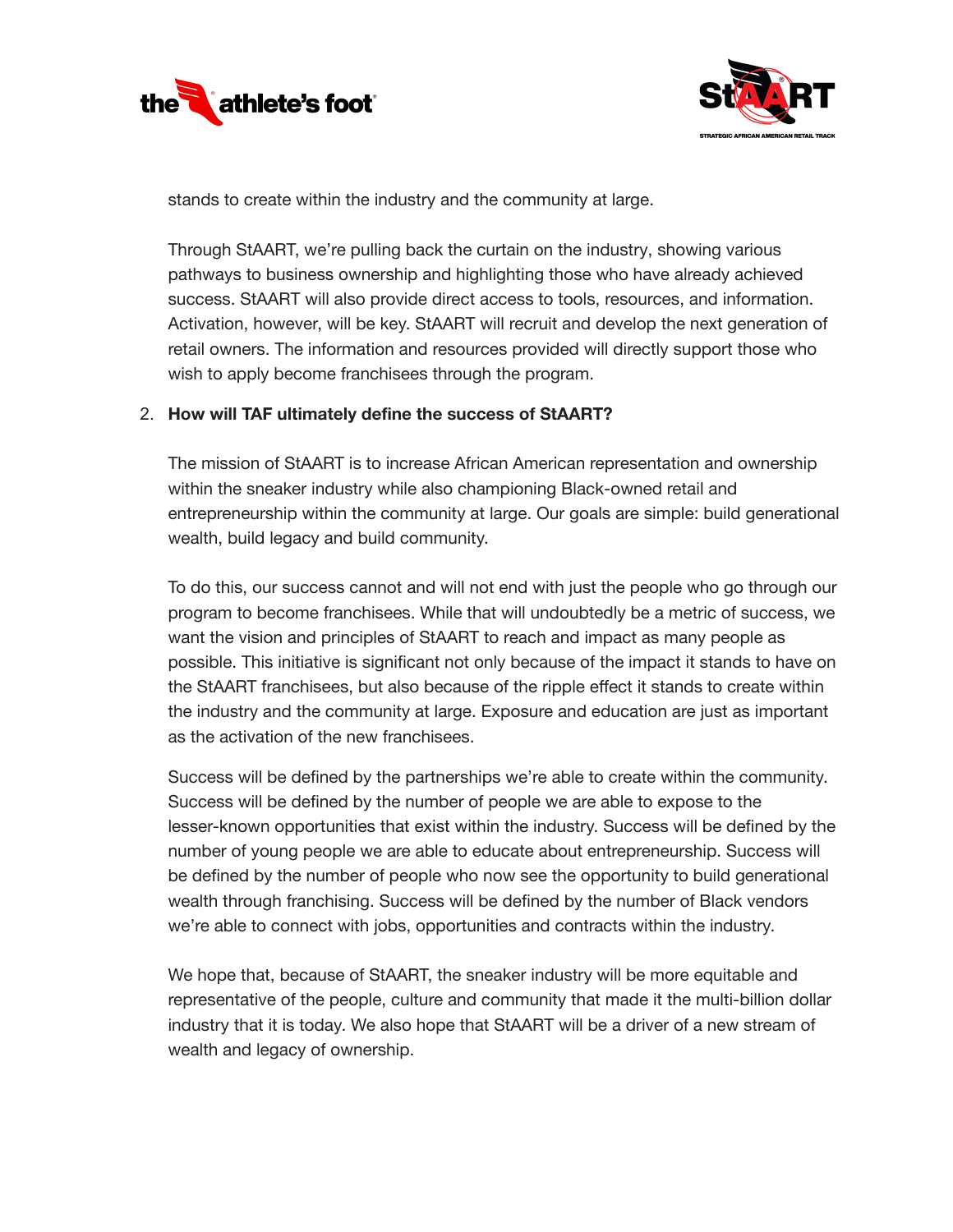



## 3. **Why franchising?**

Franchising can provide entrepreneurs access to a proven system and business model, which can significantly decrease traditional start-up risks. This often results in quicker store openings, more availability to capital, greater access to resources and training and faster generation of revenue. There's also the benefit of built in marketing, branding and customer loyalty. With The Athlete's Foot in particular, ongoing training and support are provided to help fast track the franchisee's knowledge base and expertise in the industry. There is also significant growth potential with franchising, especially through TAF's model, which puts considerable control in the hands of the franchisee. Most of TAF's franchisees are multi-store retailers, including Isom Lowman, who has owned 39 stores in his 20+ years with the company.

### 4. **How long does it take to launch a franchise?**

From discovery day to store opening, it typically takes roughly about 8-12 months, including 6-8 weeks for the store build out. During this onboarding period, franchisees are immersed in all aspects of the business and receive peer mentoring and coaching from veteran franchisees.

This process also includes meeting with vendors to make product selections and coordinating with contractors on the store buildout.

# **5. Do you think the StAART program will have an impact on other small independent store owners?**

Our intention is for StAART to have a positive impact on the entire industry, not just those who will go through the program. We believe that a rising tide can lift all boats. If through StAART we can bring greater attention to the gaps, barriers and inequities within the sneaker industry, we believe all stand to benefit. We want to use our platform to bring about change across the industry, not just within our company and we believe there's enough opportunity to be shared.

We're also making a concerted effort to extend ourselves to current independent Black-owned retailers as a resource and an ally, which has always been of importance to us and a part of our TAF culture. The Athlete's Foot currently has deep relationships within the industry that extends from the major athletic retail brands to the small independent store owners.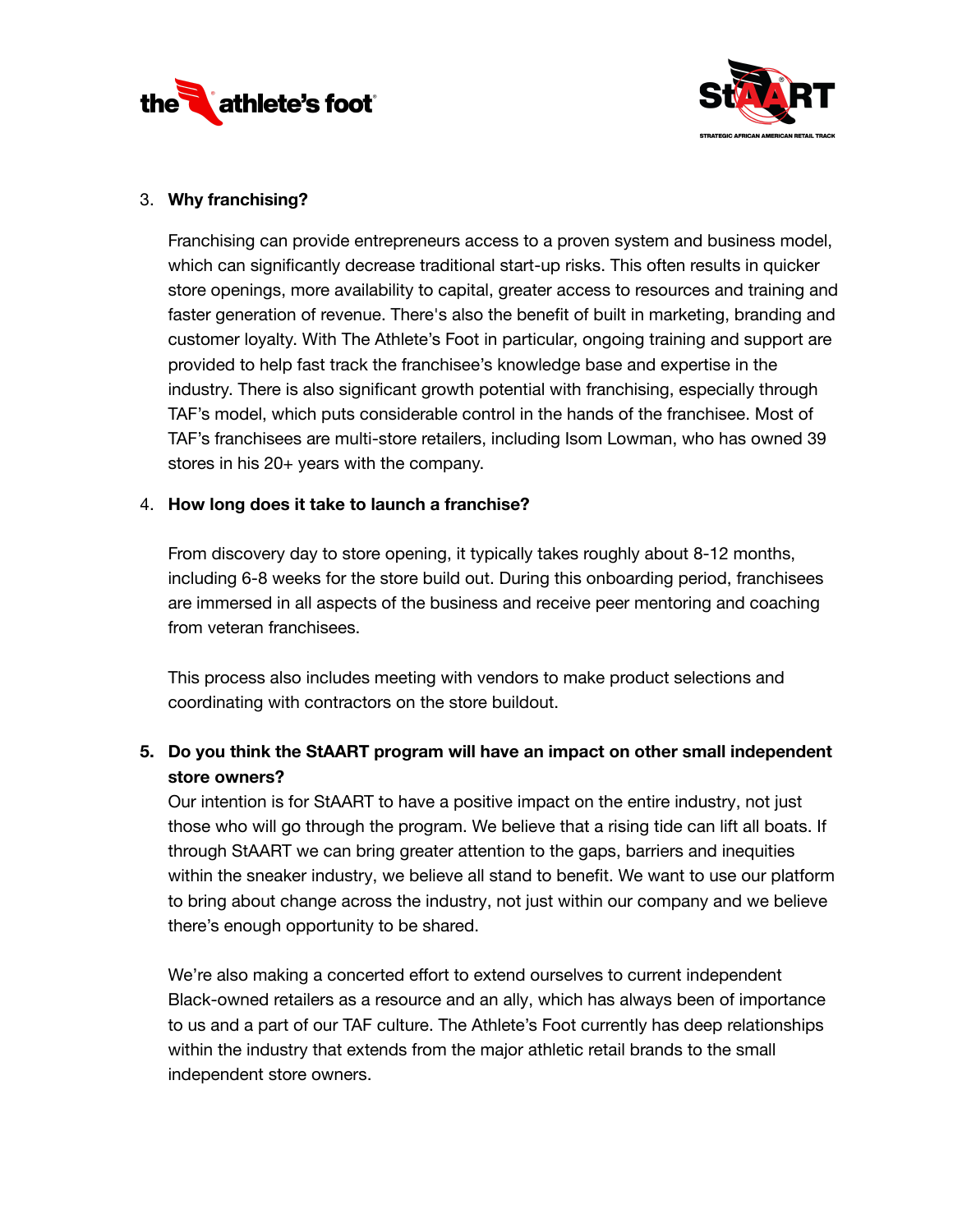



- 6. **What is the role of the StAART Advisory Council?** The StAART Advisory Council was developed to ensure our efforts were not existing in a silo or a vacuum. TAF believes the StAART program has the potential to make incredible impact and we believe that impact can only achieve its highest potential through collaboration. StAART Council members will provide valuable insight, perspective and support as the program evolves. They will also be asked to serve as mentors and resources to the StAART program participants.
- 7. **Who is the ideal StAART candidate?** TAF is looking to support Black men and women entrepreneurs with a passion for the sneaker industry. Potential new owners must be willing to make TAF their primary focus as dedication, presence and focus are essential to developing a successful retail business. additional criteria include: proven business acumen, alignment with TAF's core values, proven leadership experience, and critically important, a commitment to community.
- **8. Are there requirements for eligibility?** Yes, StAART program candidates are asked to meet certain criteria to become eligible for franchisee approval. The criteria is broken into five categories:
	- Experience and Skills
	- Culture
	- Leadership
	- Community
	- Financials
- 9. **Where will these new stores be?** The strength of our existing store base is in the Southeast, so expansion within our current footprint would be a logical starting point. What is equally important is we open stores in cities where our new StAART program franchisees already have connections to the community. Places where they already know the people of the community, the schools, local leaders, etc.
- 10. **What is TAF's ask of the "community?"** We're asking the community to engage with us. Explore the program. Share it within their networks. Connect us with the people and organizations who can either help us make a greater impact or with the individuals who believe that this program will help them propel their futures forward. We can't do it alone.
- 11. **How are TAF's strategic brand partners being invited to support?** We are inviting each of our partners to engage with StAART in the way that feels most authentic and